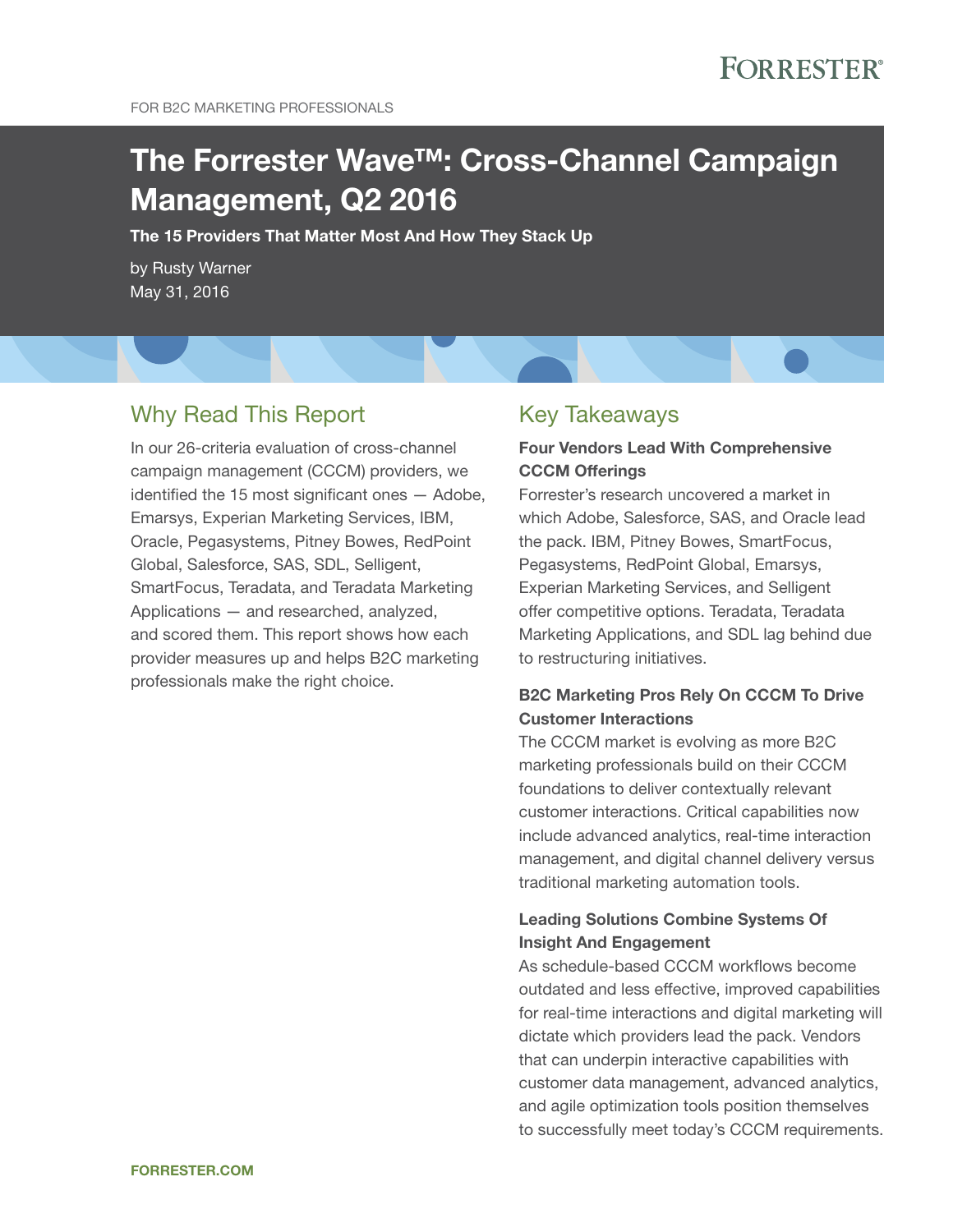### The Forrester Wave™: Cross-Channel Campaign Management, Q2 2016

The 15 Providers That Matter Most And How They Stack Up



by Rusty Warner with Srividya Sridharan, Christian Austin, and Tyler Thurston May 31, 2016

### **Table Of Contents**

2 CCCM Sheds Its Direct Marketing Lineage

CCCM Requirements Evolve To Focus On **Interactions** 

5 Cross-Channel Campaign Management Evaluation Overview

**Evaluated Vendors Focus On Enterprise** CCCM Use Cases

7 Vendor Profiles

**Leaders** 

strong Performers

**Contenders** 

15 Supplemental Material

### notes & Resources

Forrester conducted product evaluations in February 2016 and evaluated 15 vendor companies: Adobe, Emarsys, Experian Marketing services, iBM, oracle, Pegasystems, Pitney Bowes, RedPoint Global, Salesforce, SAS, SDL, Selligent, SmartFocus, Teradata, and Teradata Marketing Applications.

### Related Research Documents

The Forrester Wave™: Cross-Channel Campaign Management, Q3 2014

The Forrester Wave™: Enterprise Marketing Software Suites, Q2 2016

The Forrester Wave™: Real-Time Interaction Management, Q3 2015

#### **FORRESTER®**

Forrester Research, Inc., 60 Acorn Park Drive, Cambridge, MA 02140 USA +1 617-613-6000 | Fax: +1 617-613-5000 | forrester.com

© 2016 Forrester Research, Inc. Opinions reflect judgment at the time and are subject to change. Forrester®, Technographics®, Forrester Wave, RoleView, TechRadar, and Total Economic Impact are trademarks of Forrester Research, inc. all other trademarks are the property of their respective companies. Unauthorized copying or distributing is a violation of copyright law. Citations@forrester.com or +1 866-367-7378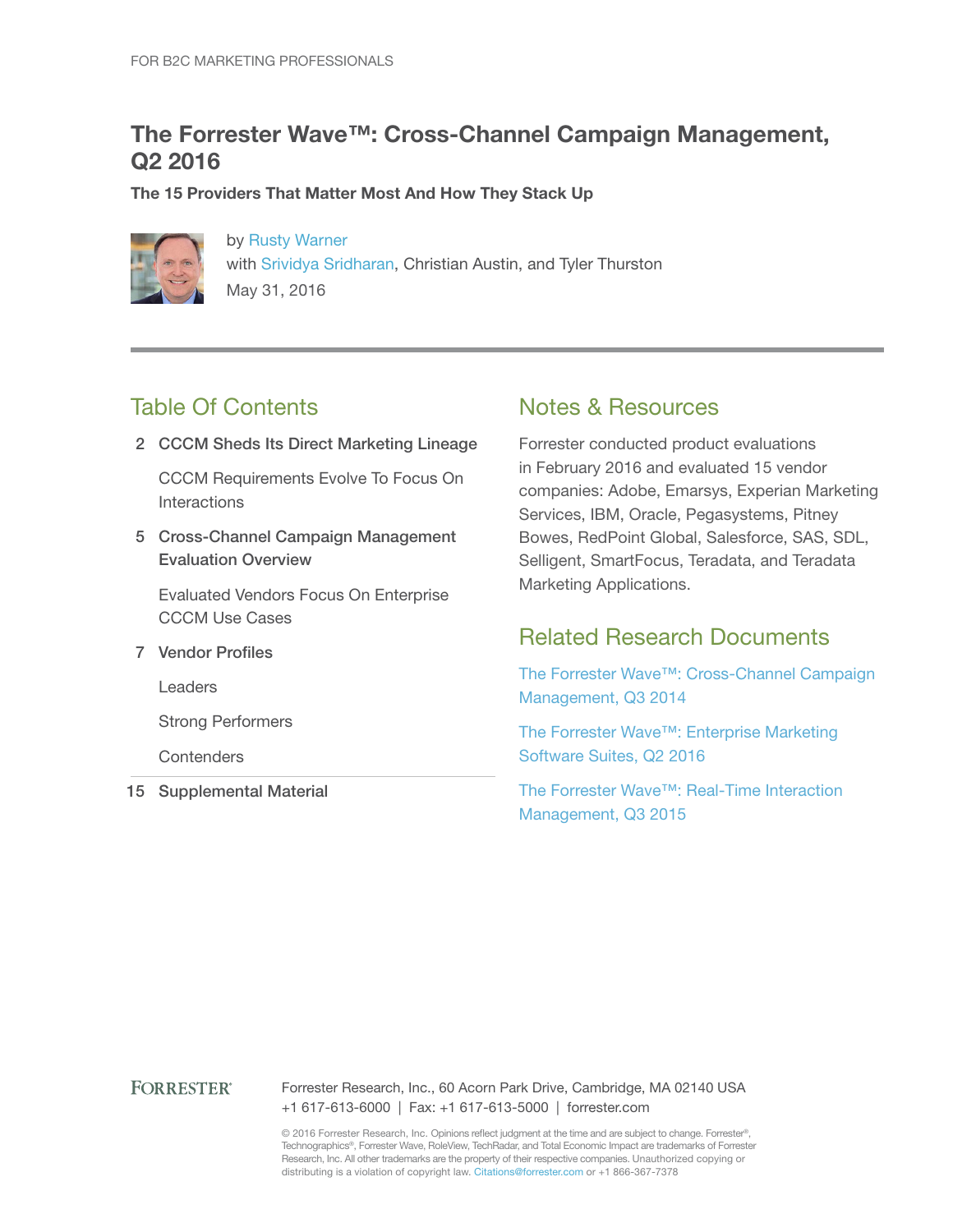### CCCM Sheds Its Direct Marketing Lineage

in the age of the customer, B2C marketers must assemble marketing technology ecosystems that drive contextually relevant customer experiences.<sup>1</sup> It's no longer good enough to simply send a oneoff message or deliver inconsistent content: today's campaigns must spark continuous cycles of interaction that build a foundation for long-term loyalty and engagement.<sup>2</sup> But transforming traditional CCCM environments for real-time customer context is a challenge for B2C marketers, and they want solutions that facilitate greater customer understanding and more consistent cross-channel interactions.<sup>3</sup> This means that CCCM vendors must now:

- › Double down on customer data integration and advanced analytics. Customer references for the CCCM vendors in this study told us that their number one challenge is understanding customer behavior across channels and devices (see Figure 1). They further struggle with attribution, marketing performance measurement, and understanding optimal customer journeys. these challenges underscore the top two areas where customers believe their vendors can improve: integration with third-party applications required for cross-channel orchestration and marketerfriendly predictive analytics and optimization capabilities.<sup>4</sup>
- › Reconcile cross-channel interactions. B2C marketers have proven their proficiency in executing email campaigns, and 95% of CCCM users have adopted email.<sup>5</sup> But only around half have taken responsibility for web personalization or eCommerce offers, and even fewer have incorporated social, mobile, and online advertising into their CCCM environments. What's holding them back? Most CCCM vendors have incorporated email as core functionality, but integration with other channels has lagged behind. Thirty-one percent of customer references for this evaluation told us their vendors need to provide more functionality that supports cross-channel interactions.<sup>6</sup>
- $\rightarrow$  Account for offline channels even outside marketing's purview. As B2C marketers lead the charge for customer obsession across their firms, they need to integrate their CCCM tools with technologies that support all customer-facing staff. Nearly two-thirds of B2C marketers leverage print campaigns, but offline channels such as contact centers, agent desktops (or tablets or mobile devices), and networked devices such as kiosks, atMs, or point-of-sale (Pos) terminals typically belong to other operational functions.<sup>7</sup> CCCM references told us that integrating online and offline interactions and orchestrating interactions across marketing, sales, and service, were among their key challenges.
- > Address real-time, contextual marketing requirements. The transition from CCCM to the era of real-time interactions is one of the top three challenges for CCCM users. this is as much an organizational issue as a technology issue, since B2C marketers must change their approaches to customer recognition, contextually relevant offers, cross-channel interactions, measurement, and optimization.<sup>8</sup> As they revamp their customer interaction processes, they are looking for their CCCM vendors to support them with more real-time interaction capabilities.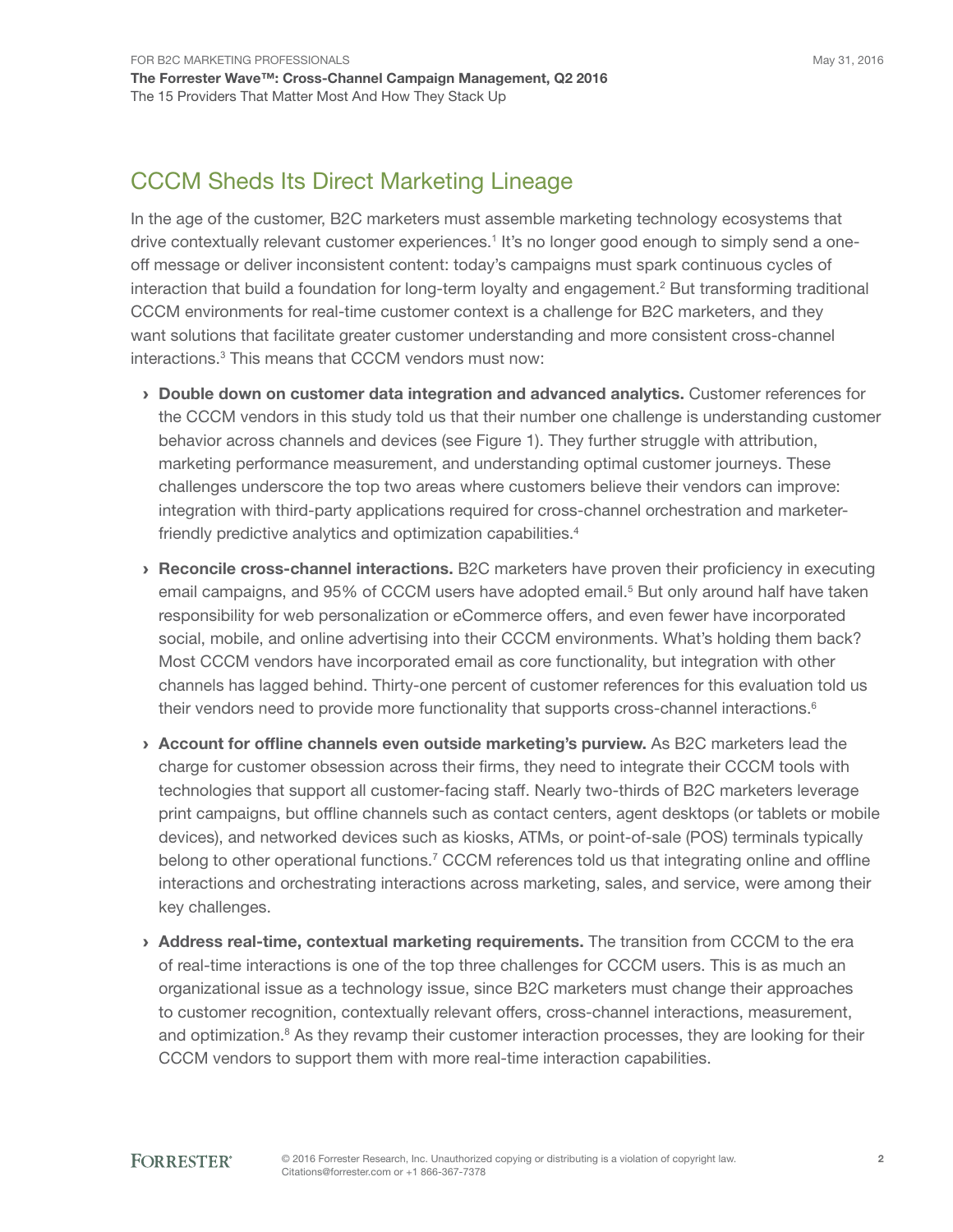#### FIGURE 1 B2C Marketers Face Myriad CCCM Challenges



Source: Forrester's Q1 2016 Global Cross-Channel Campaign Management And Enterprise Marketing Software Suites Forrester Wave™ Online Customer Reference Survey

#### CCCM Requirements Evolve To Focus On Interactions

The lines between CCCM and real-time interaction management (RTIM) are blurring as B2C marketers transition from executing scheduled campaigns to orchestrating contextually relevant interactions with individual customers. CCCM buyers are pushing their vendors to provide more cross-channel interaction functionality, and the 15 vendors in this study operate in a CCCM market where:<sup>9</sup>

**> B2C marketers focus on insights-driven customer interactions.** Effective CCCM solutions enable B2C marketers to quickly understand customer behavior and further empower them to take immediate action via marketing automation and channel delivery tools. That's why Forrester's vision for CCCM puts equal weighting on customer analytics and cross-channel campaign execution. Vendors that combine the requisite systems of insights and systems of engagement functionality in an integrated CCCM solution enjoy the highest traction with B2C marketing technology buyers.<sup>10</sup>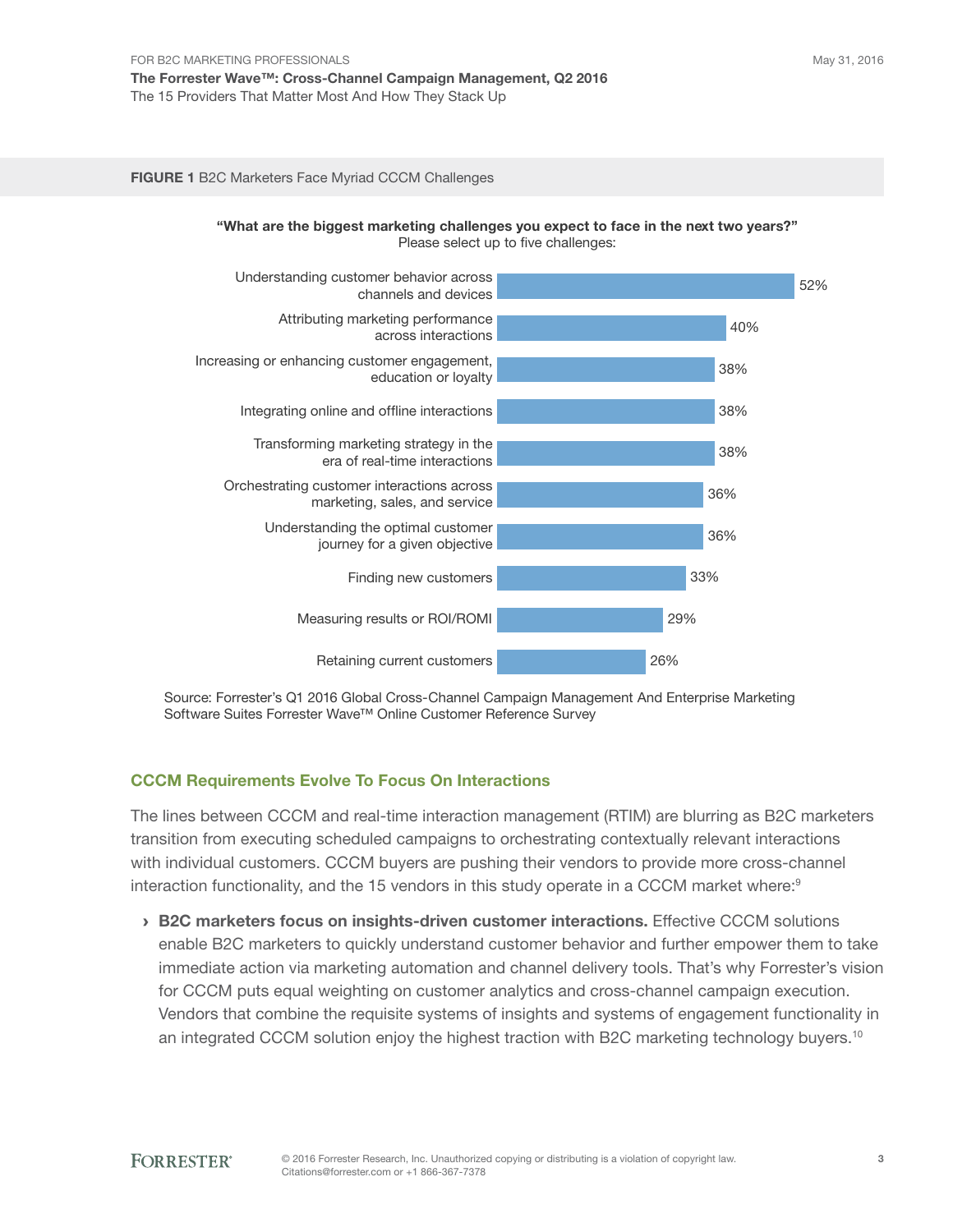- $\rightarrow$  CCCM buyers embrace more flexible deployment models. When we conducted the 2014 Forrester Wave™ for CCCM, we focused on vendors that offered an on-premises deployment option, but 26% of their customer references were using software-as-a-service (saas) solutions, and 43% more said they would consider SaaS.<sup>11</sup> Today's B2C marketers are looking for more flexible deployment options to keep pace with customer interactions; 38% are using SaaS solutions, 26% have hybrid models, and more than half of the remainder have on-premises solutions but said they would consider SaaS alternatives (see Figure 2).
- › Digital marketing vendors offer expanded cross-channel capabilities. in the 2012 Forrester Wave for CCCM, we predicted that email service providers like Neolane, ExactTarget, and Responsys would shake up the traditional CCCM market.<sup>12</sup> Adobe, Salesforce, and Oracle have expanded the cross-channel digital interaction capabilities of these tools following their respective acquisitions. similarly, iBM augments its CCCM solution (based on Unica) with digital tools from its Marketing Cloud (based on Silverpop), and Selligent is merging with StrongView. Both SDL and Teradata Marketing Applications offer fully integrated digital capabilities, based on acquired assets.
- > Traditional CCCM vendors provide real-time interaction management. Vendors like SAS, Pegasystems, Pitney Bowes, RedPoint Global, and Teradata capture real-time data feeds and offer real-time decision engines to complement their CCCM offerings. They address next-bestaction requirements for both online and offline channels, though their online capabilities lag those of leading digital vendors. Vendors like SmartFocus, Emarsys, and Experian Marketing Services provide interactive customer life-cycle marketing for consumer-focused verticals, especially digital interactions in the retail sector.



#### FIGURE 2 CCCM Buyers Are Looking For More Flexible Deployment Options

Source: Forrester's Q1 2016 Global Cross-Channel Campaign Management And Enterprise Marketing Software Suites Forrester Wave™ Online Customer Reference Survey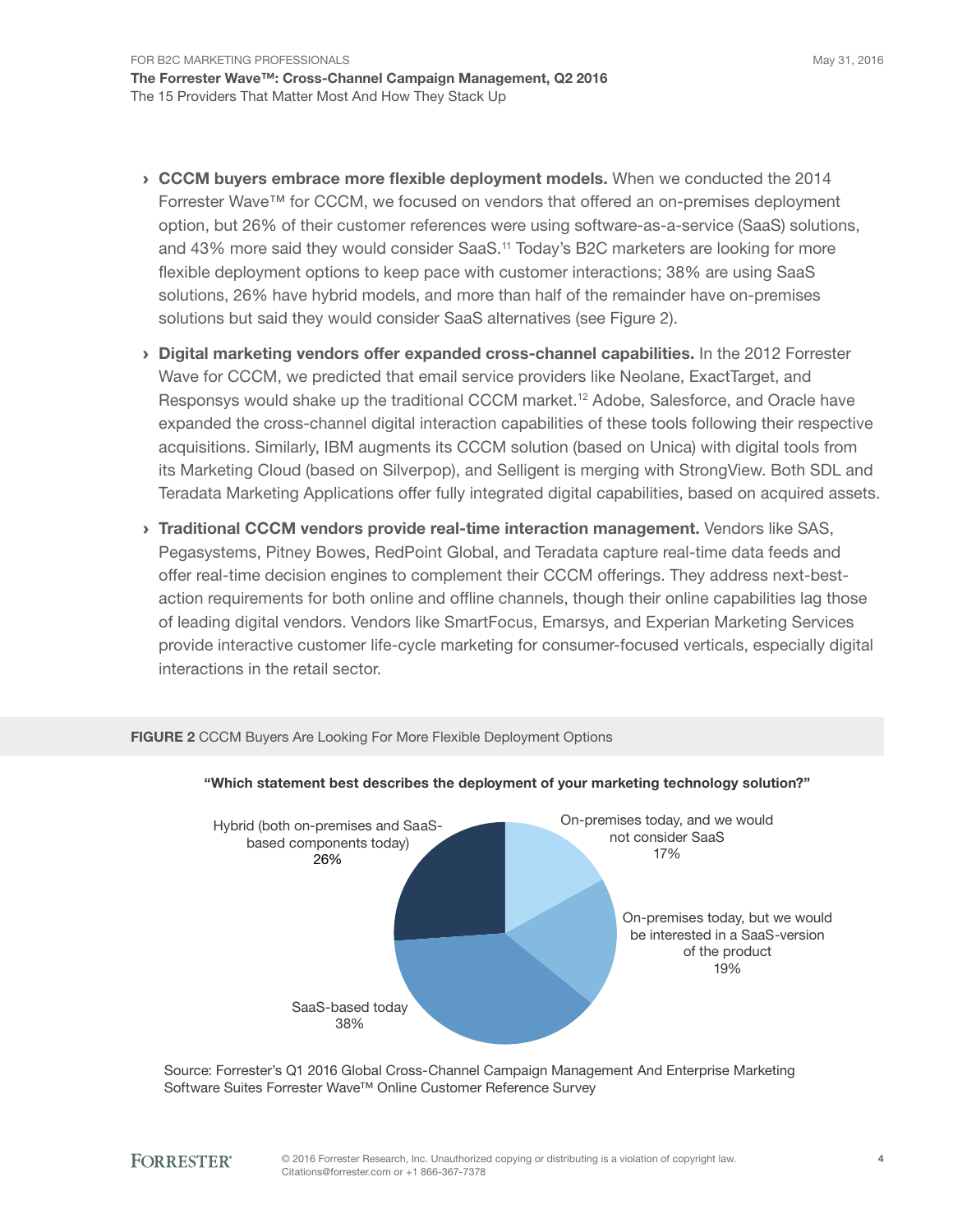### Cross-Channel Campaign Management Evaluation Overview

To assess the state of the CCCM market and see how the vendors stack up against each other, Forrester evaluated the strengths and weaknesses of top CCCM vendors. after examining past research, user need assessments, and vendor and expert interviews, we developed a comprehensive set of evaluation criteria. We evaluated vendors against 26 criteria, which we grouped into three highlevel buckets:

- **Current offering.** Each vendor's position on the vertical axis of the Forrester Wave graphic indicates the strength of its current CCCM offering. We looked at the strength of each vendor's functionality for customer data management and analytics, campaign design and execution, and measurement and optimization.
- **Strategy.** A vendor's position on the horizontal axis indicates Forrester's assessment of its strategy and approach to the market. We compared the product strategies of each vendor in the context of Forrester's vision for the CCCM market to assess how well each vendor is serving current customer needs, as well as anticipating future needs through product investments and partnership strategies.
- > Market presence. To determine the size of each vendor's CCCM business, we evaluated the vendor's target market, total revenue for its CCCM solution, and the number of its current enterprise customers using its solution to address at least three channels.

#### Evaluated Vendors Focus On Enterprise CCCM Use Cases

Forrester included 15 vendors in the assessment: Adobe, Emarsys, Experian Marketing Services, IBM, Oracle, Pegasystems, Pitney Bowes, RedPoint Global, Salesforce, SAS, SDL, Selligent, SmartFocus, Teradata, and Teradata Marketing Applications. Each of these vendors (see Figure 3):

- **Provides an enterprise CCCM solution.** Each vendor included in this Forrester Wave evaluation has a branded proprietary technology platform that enables B2C marketing professionals to manage customer data, perform customer analytics, design customer communications and campaigns, orchestrate cross-channel customer interactions, and measure marketing performance for ongoing optimization.
- $\rightarrow$  Empowers B2C marketers with CCCM tools. The vendors we included in this Forrester Wave evaluation deliver marketer-friendly tools that empower B2C marketers to better understand their customers and deploy consistent, relevant, and engaging campaigns across at least three online and/or offline channels.
- › Serves large enterprises in multiple geographies and verticals. each vendor included in this Forrester Wave possesses a significant base of enterprise-class customers that are using its solution to support CCCM across at least two geographic regions and at least two vertical sectors.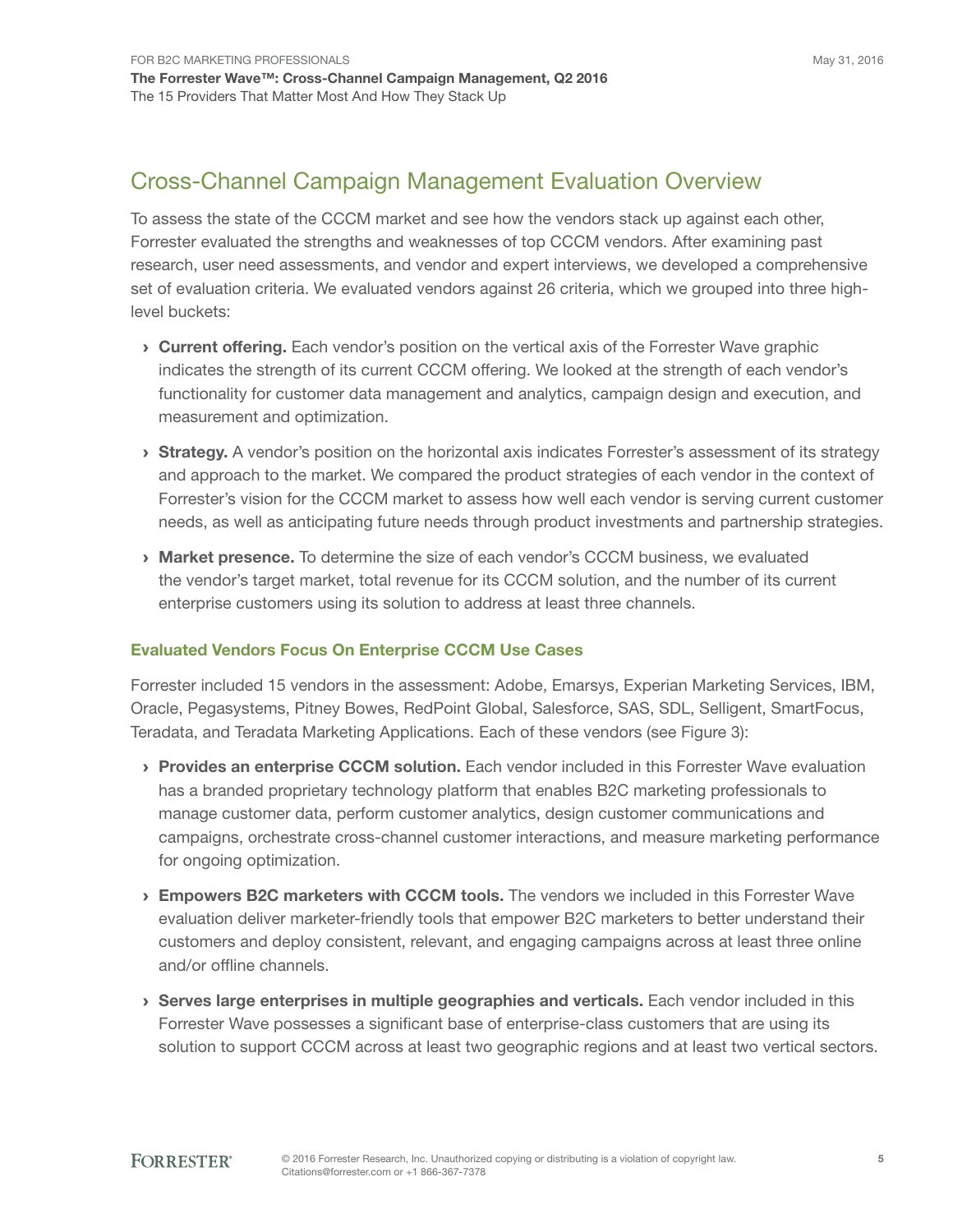| Vendor                                 | <b>Product evaluated</b>                  | Date evaluated |
|----------------------------------------|-------------------------------------------|----------------|
| Adobe                                  | Adobe Campaign                            | Q1 2016        |
| <b>Emarsys</b>                         | <b>B2C Marketing Cloud</b>                | Q1 2016        |
| <b>Experian Marketing Services</b>     | <b>Experian Marketing Suite</b>           | Q1 2016        |
| <b>IBM</b>                             | <b>IBM Marketing Solutions</b>            | Q1 2016        |
| Oracle                                 | <b>Oracle Cross-Channel Orchestration</b> | Q1 2016        |
| Pegasystems                            | Pega Marketing                            | Q1 2016        |
| <b>Pitney Bowes</b>                    | <b>EngageOne Communications Suite</b>     | Q1 2016        |
| RedPoint Global Inc.                   | RedPoint Convergent Marketing Platform    | Q1 2016        |
| Salesforce                             | <b>Salesforce Marketing Cloud</b>         | Q1 2016        |
| <b>SAS</b>                             | <b>SAS Customer Intelligence</b>          | Q1 2016        |
| <b>SDL</b>                             | <b>SDL Campaigns</b>                      | Q1 2016        |
| Selligent                              | Selligent Campaign                        | Q1 2016        |
| <b>SmartFocus</b>                      | The Message Cloud                         | Q1 2016        |
| <b>Teradata</b>                        | Teradata Campaign Management              | Q1 2016        |
| <b>Teradata Marketing Applications</b> | Teradata Integrated Marketing Cloud       | Q1 2016        |

FIGURE 3 Evaluated Vendors: Product Information And Selection Criteria

#### Vendor selection criteria

1. The vendor offers enterprise marketing technology that supports customer data management, analytics, measurement, campaign design, and cross-channel offer delivery.

2. The vendor provides marketer-friendly tools that facilitate customer understanding and deployment of consistent, relevant, and engaging campaigns across at least 3 online and offline channels.

3. The vendor has a strong enterprise B2C and global focus, with at least \$25 million in revenue across at least two geographic regions and at least 25 enterprise B2C customers using the solution to support multiple channels.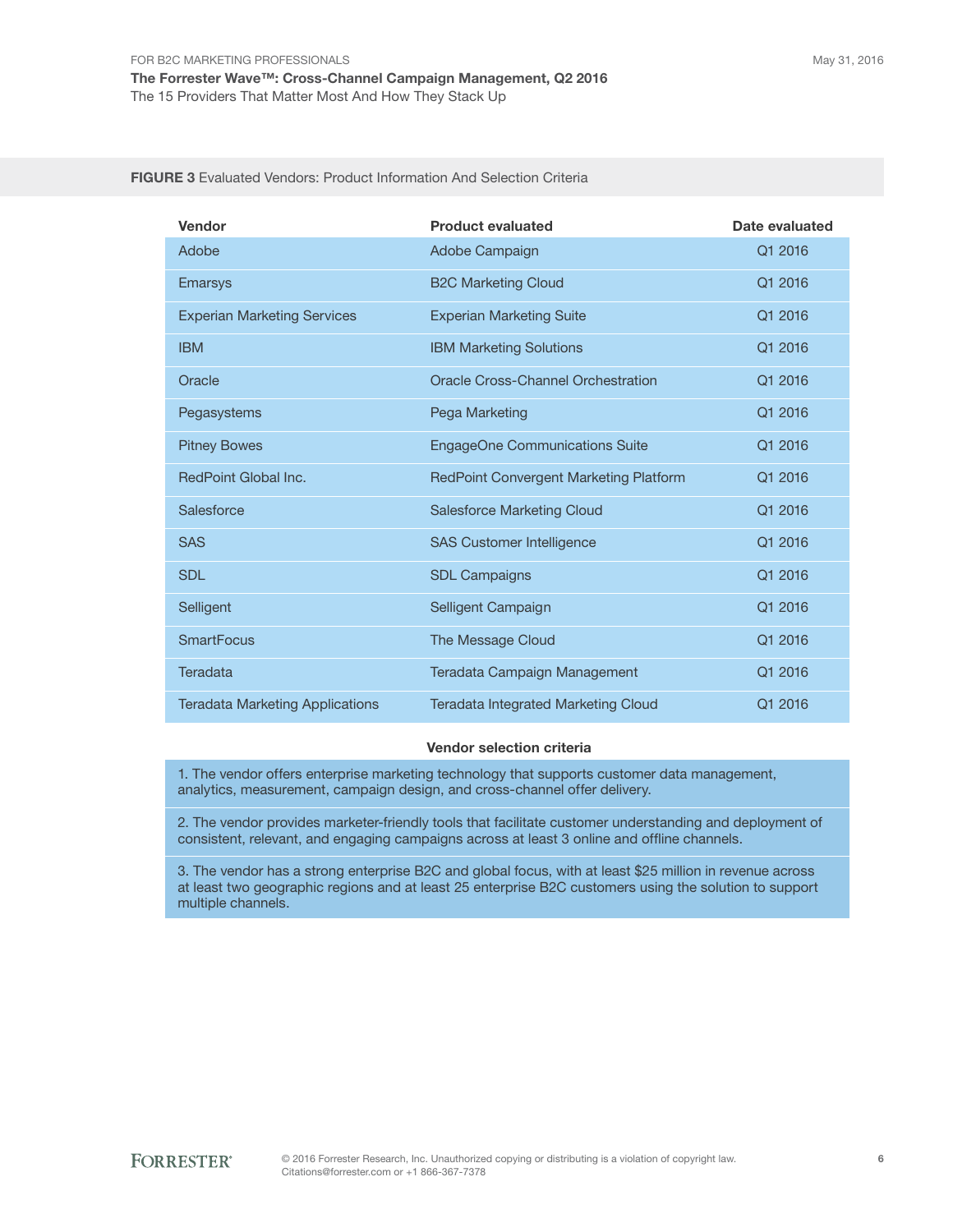### Vendor Profiles

This evaluation of the CCCM market is intended to be a starting point only (see Figure 4). We encourage clients to view detailed product evaluations and adapt criteria weightings to fit their individual needs through the Forrester Wave Excel-based vendor comparison tool.



FIGURE 4 The Forrester Wave™: Cross-Channel Campaign Management, Q2 2016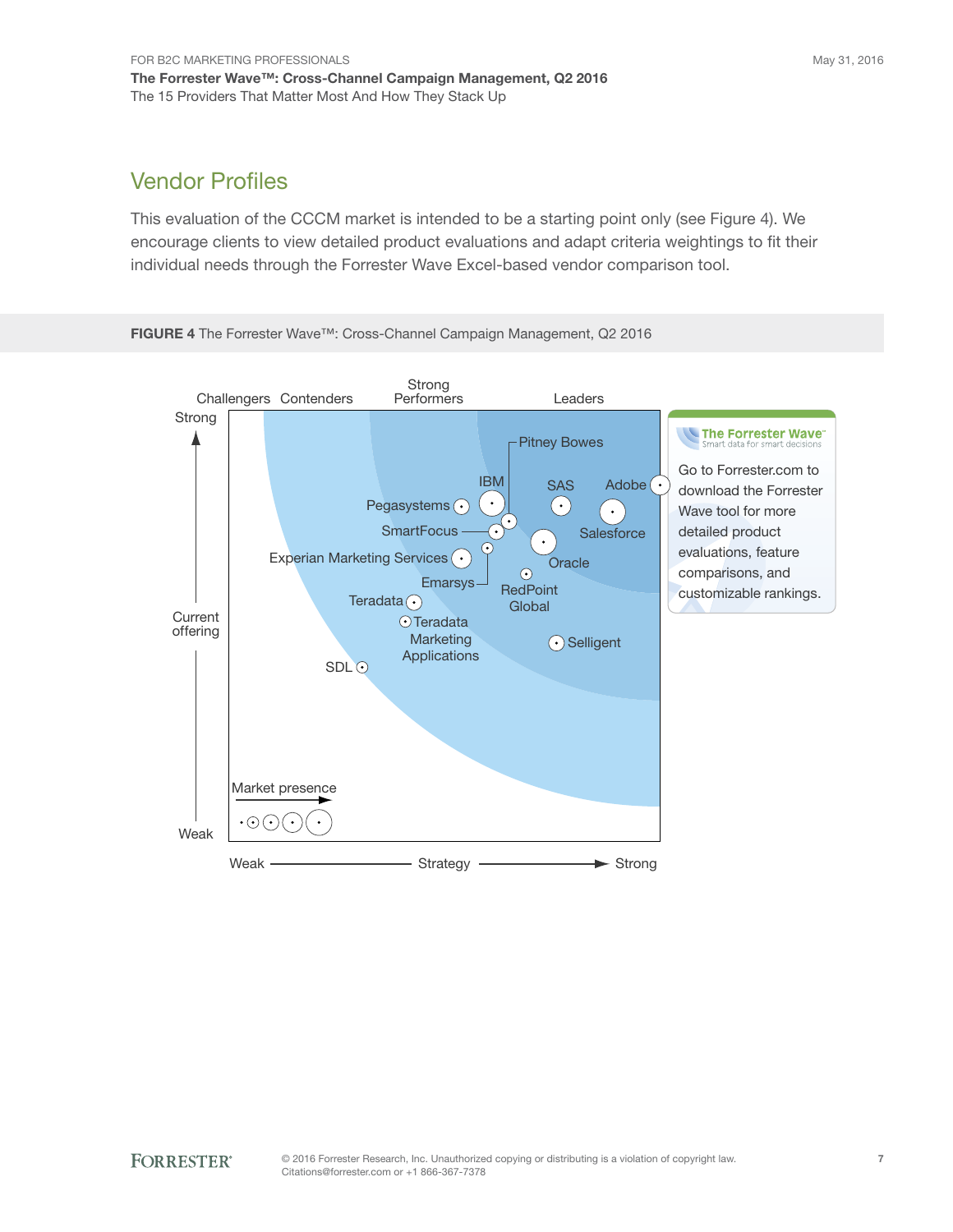#### FIGURE 4 The Forrester Wave™: Cross-Channel Campaign Management, Q2 2016 (Cont.)

|                              | Forrester's<br>Weighting | Adobe | Emarsys | Services<br>Experian Marketing | IBM  | Oracle | Pegasystems | Pitney Bowes | RedPoint Global |
|------------------------------|--------------------------|-------|---------|--------------------------------|------|--------|-------------|--------------|-----------------|
| <b>CURRENT OFFERING</b>      | 50%                      | 4.13  | 3.40    | 3.28                           | 3.92 | 3.47   | 3.88        | 3.71         | 3.10            |
| Customer data management     | 15%                      | 5.00  | 3.00    | 3.35                           | 3.30 | 4.35   | 4.30        | 4.65         | 4.30            |
| <b>Customer analytics</b>    | 15%                      | 3.00  | 2.65    | 1.95                           | 4.00 | 1.60   | 5.00        | 5.00         | 3.60            |
| Campaign design              | 15%                      | 4.10  | 3.60    | 3.40                           | 4.70 | 4.20   | 4.10        | 3.90         | 4.20            |
| Campaign execution           | 30%                      | 4.50  | 3.55    | 3.05                           | 4.05 | 3.95   | 3.35        | 2.45         | 2.25            |
| Measurement and optimization | 15%                      | 4.40  | 3.00    | 3.70                           | 4.00 | 3.05   | 3.75        | 4.30         | 2.70            |
| User experience              | 10%                      | 3.00  | 5.00    | 5.00                           | 3.00 | 3.00   | 3.00        | 3.00         | 2.00            |
| <b>STRATEGY</b>              | 50%                      | 5.00  | 3.00    | 2.70                           | 3.05 | 3.65   | 2.70        | 3.25         | 3.45            |
| Road map                     | 45%                      | 5.00  | 3.00    | 3.00                           | 4.00 | 4.00   | 3.00        | 2.00         | 2.00            |
| Performance                  | 30%                      | 5.00  | 3.00    | 2.00                           | 0.00 | 3.00   | 3.00        | 5.00         | 5.00            |
| Partner ecosystem            | 20%                      | 5.00  | 3.00    | 3.00                           | 5.00 | 4.00   | 1.00        | 3.00         | 4.00            |
| Delivery models              | 5%                       | 5.00  | 3.00    | 3.00                           | 5.00 | 3.00   | 5.00        | 5.00         | 5.00            |
|                              |                          |       |         |                                |      |        |             |              |                 |
| <b>MARKET PRESENCE</b>       | 0%                       | 3.50  | 2.00    | 4.00                           | 4.50 | 5.00   | 2.50        | 2.50         | 2.00            |
| Revenue                      | 50%                      | 3.00  | 2.00    | 5.00                           | 4.00 | 5.00   | 3.00        | 2.00         | 1.00            |
| <b>Customers</b>             | 50%                      | 4.00  | 2.00    | 3.00                           | 5.00 | 5.00   | 2.00        | 3.00         | 3.00            |

All scores are based on a scale of 0 (weak) to 5 (strong).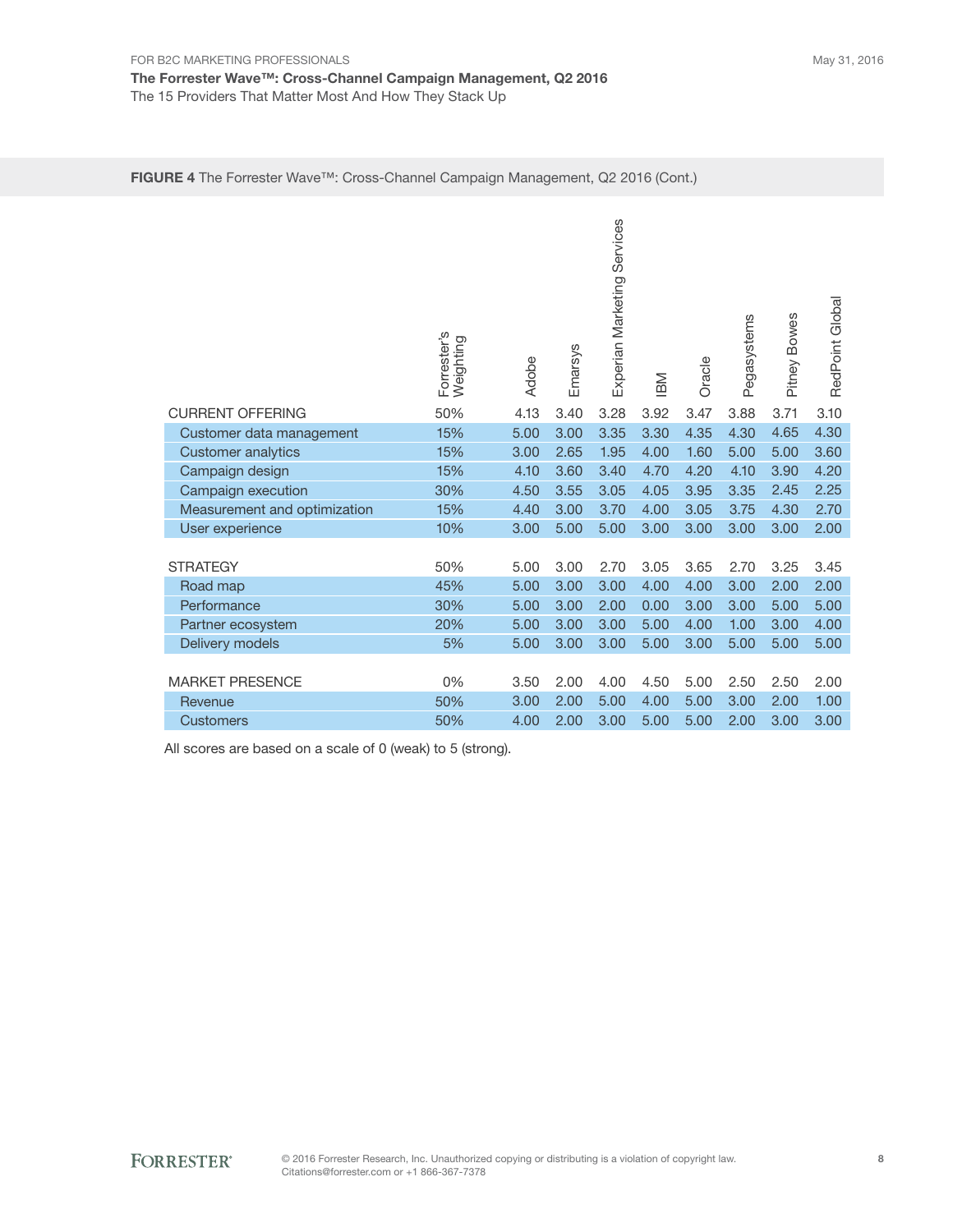|                              | Forrester's<br>Weighting | Salesforce | <b>SAS</b> | <b>NGS</b> | Selligent | SmartFocus | Teradata | Teradata Marketing Applications |
|------------------------------|--------------------------|------------|------------|------------|-----------|------------|----------|---------------------------------|
| <b>CURRENT OFFERING</b>      | 50%                      | 3.82       | 3.89       | 2.02       | 2.30      | 3.59       | 2.77     | 2.55                            |
| Customer data management     | 15%                      | 3.95       | 4.30       | 2.70       | 3.05      | 3.70       | 3.30     | 2.70                            |
| <b>Customer analytics</b>    | 15%                      | 2.30       | 5.00       | 1.95       | 1.95      | 3.35       | 3.30     | 3.05                            |
| Campaign design              | 15%                      | 4.70       | 4.30       | 2.30       | 3.00      | 4.00       | 3.20     | 2.60                            |
| Campaign execution           | 30%                      | 3.75       | 2.65       | 1.90       | 2.30      | 3.45       | 2.00     | 2.35                            |
| Measurement and optimization | 15%                      | 3.70       | 5.00       | 2.05       | 2.05      | 2.65       | 3.30     | 3.30                            |
| User experience              | 10%                      | 5.00       | 3.00       | 1.00       | 1.00      | 5.00       | 2.00     | 1.00                            |
|                              |                          |            |            |            |           |            |          |                                 |
| <b>STRATEGY</b>              | 50%                      | 4.45       | 3.85       | 1.55       | 3.80      | 3.10       | 2.15     | 2.05                            |
| Road map                     | 45%                      | 4.00       | 4.00       | 1.00       | 3.00      | 3.00       | 2.00     | 1.00                            |
| Performance                  | 30%                      | 5.00       | 4.00       | 1.00       | 5.00      | 4.00       | 2.00     | 2.00                            |
| Partner ecosystem            | 20%                      | 5.00       | 3.00       | 3.00       | 4.00      | 2.00       | 2.00     | 4.00                            |
| Delivery models              | 5%                       | 3.00       | 5.00       | 4.00       | 3.00      | 3.00       | 5.00     | 4.00                            |
|                              |                          |            |            |            |           |            |          |                                 |
| <b>MARKET PRESENCE</b>       | 0%                       | 5.00       | 4.00       | 1.50       | 2.50      | 3.00       | 2.50     | 2.00                            |
| Revenue                      | 50%                      | 5.00       | 4.00       | 1.00       | 2.00      | 2.00       | 2.00     | 2.00                            |
| <b>Customers</b>             | 50%                      | 5.00       | 4.00       | 2.00       | 3.00      | 4.00       | 3.00     | 2.00                            |

| FIGURE 4 The Forrester Wave™: Cross-Channel Campaign Management, Q2 2016 (Cont.) |  |
|----------------------------------------------------------------------------------|--|
|----------------------------------------------------------------------------------|--|

All scores are based on a scale of 0 (weak) to 5 (strong).

#### Leaders

**Consider Adobe for insights-driven, content-rich campaigns.** Adobe Campaign is a marketerfriendly CCCM solution in its own right, and integrations with Adobe Analytics and Experience Manager extend analytics and content capabilities. Further integrations with other Adobe Marketing Cloud components address social media, digital advertising, and real-time requirements. While its email capabilities are still gaining strength compared to those of larger email service providers, and the depth of its offline integration trails that of traditional CCCM vendors, adobe provides a wellrounded solution for cross-channel marketers.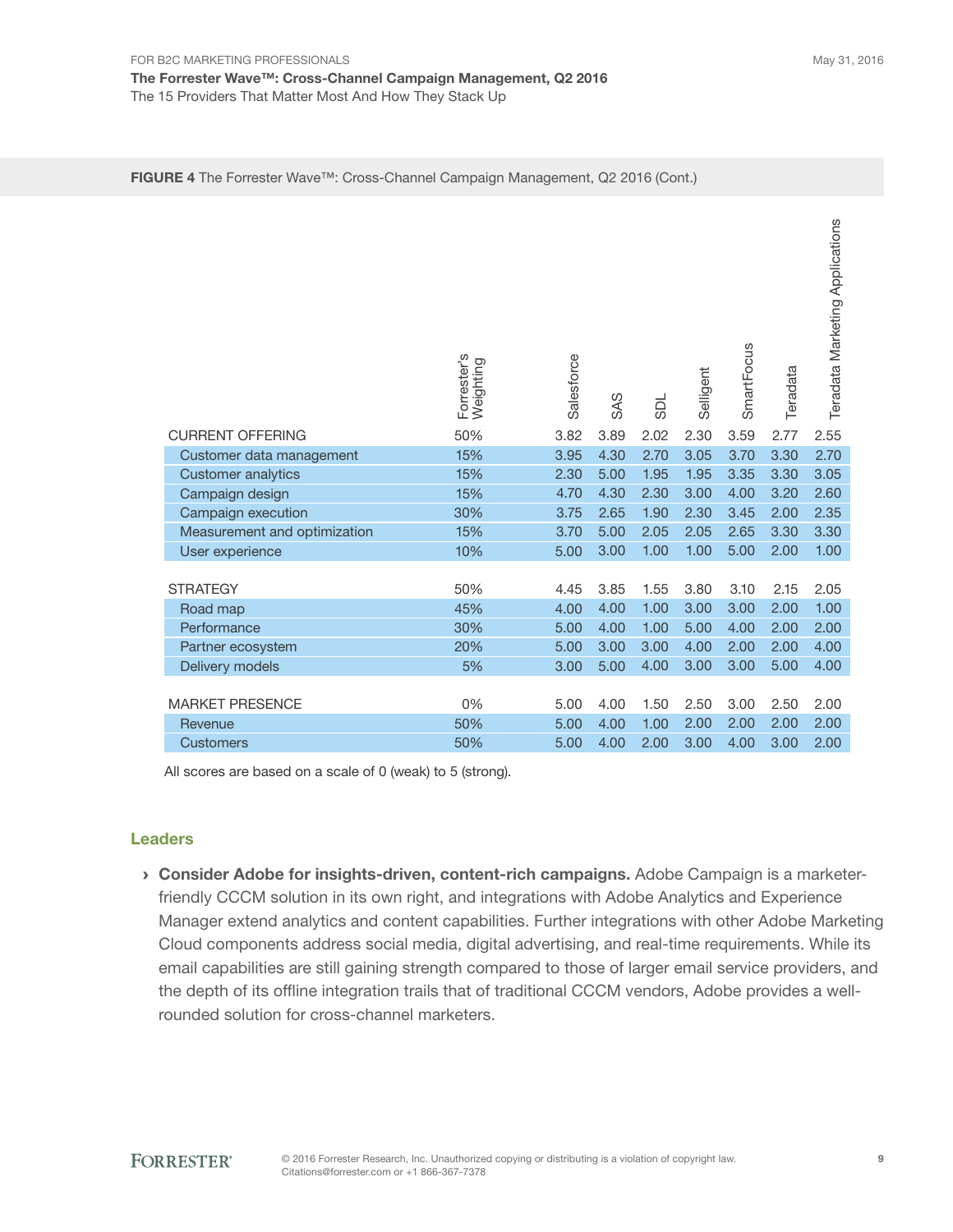May 31, 2016

Customer references described Adobe Campaign as "a real multichannel tool, with a lot of builtin functionality," and they also gave Adobe high marks for "its speed of implementation." While customers are using multiple adobe Marketing Cloud solutions with their CCCM implementations, they did mention the need to improve integration with existing and third-party applications. overall customer feedback was otherwise extremely positive. One reference noted, "We are convinced of Adobe's strategy and we've had a good relationship since the very beginning  $-$  not always the case with vendors, so it's very refreshing."

› Consider Salesforce for SaaS-based marketing with an email backbone. the salesforce Marketing Cloud includes a CCCM package for email, mobile, and web marketing. salesforce's Audience Builder and Contact Builder provide marketer-friendly data management that is fully integrated with its Content Builder to empower digital marketers of various skill levels. similarly, salesforce Personalization Builder puts easy-to-use optimization tools directly in the hands of marketers — winning high marks for usability, though the underlying algorithms are not as robust as those from analytics leaders.

Critiques on pricing, current costs, and integration with third-party tools were the only areas for improvement from otherwise glowing customer references. in addition to the technology itself, customers highlighted self-help documentation as "the best in the industry" and lauded salesforce for its company culture. One reference told us, "Software scalability is [Salesforce's] greatest strength. We are pushing complex data based on millions of customer records into the platform." another added that salesforce enables her small team to more effectively "continue down the automation path."

› Consider SAS when only the most advanced marketing analytics will do. scoring top-tier marks for nearly every criterion in the data management, analytics and insights, and measurement and optimization categories of this study, SAS has established itself as the de facto leader for customer intelligence. That leadership extends to scheduling and automation for CCCM, but it trails other leaders when it comes to its native capabilities for managing digital marketing execution. SAS is refining its digital strategy and is also introducing a refreshed user experience (UX) as part of its next-generation Customer intelligence 360 offering.

SAS customer references reiterated the importance of advanced analytics capabilities, and highlighted SAS's international presence as a key differentiator. Extremely positive reference feedback contained only two areas for improvement: integration with third-party and legacy technologies, and a need for more functionality to support cross-channel interactions. one reference predicted that SAS might run into competitive issues if vendors that offer "better, fully integrated digital marketing tools catch up on data and analytics functionality."

› Consider Oracle for SaaS-based enterprise digital marketing. oracle's CCCM solution centers on its digital execution and content management capabilities for email, mobile, web, eCommerce, and digital advertising. it further offers comprehensive data management for segmentation, audiences,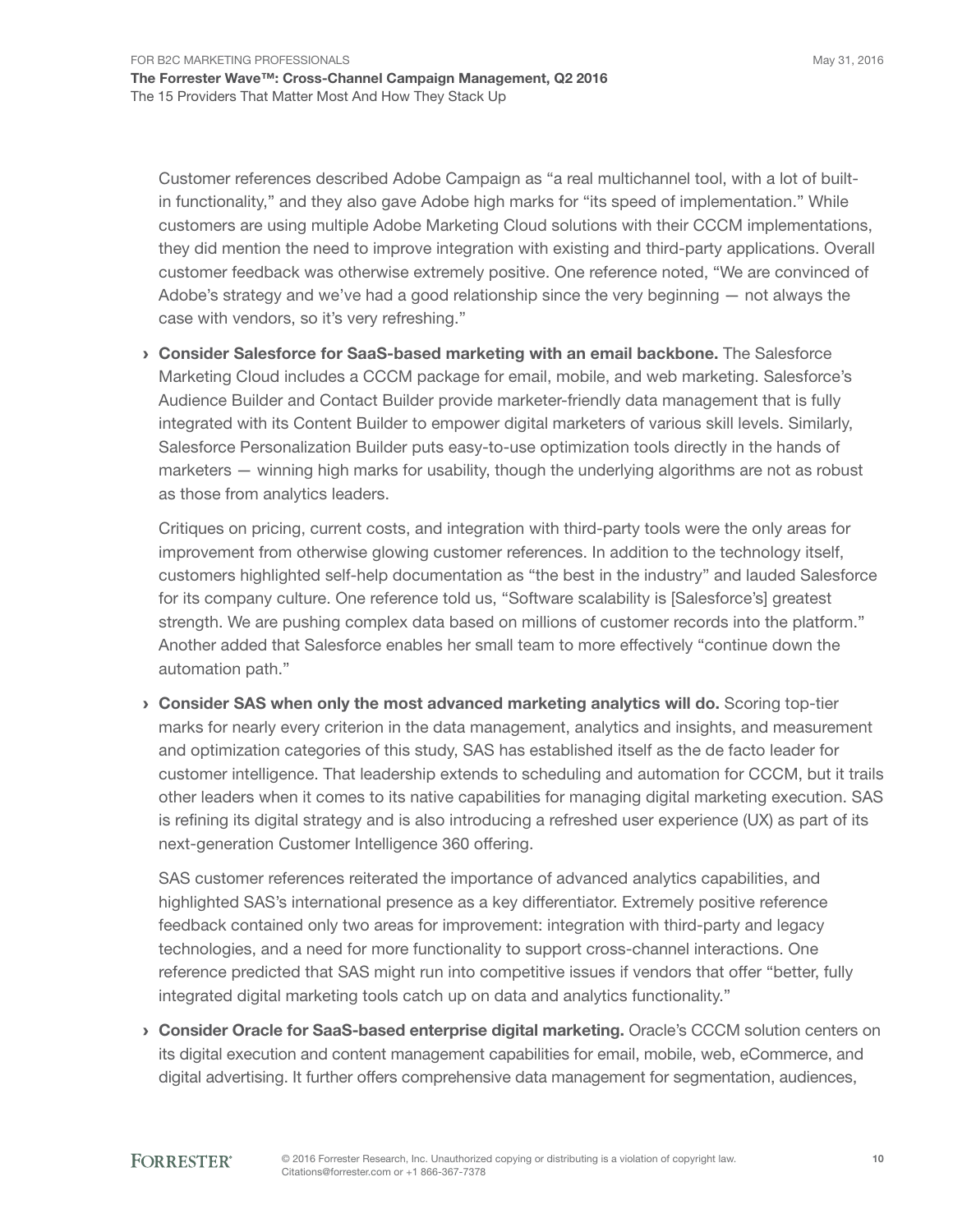May 31, 2016

and lists, leveraging its acquisitions of BlueKai, Datalogix, and AddThis. Support for offline channels is not a core strength (though Oracle can ingest data from offline interactions), and Oracle relies on partnerships for advanced analytics, including predictive models and real-time decisions.

Customer references we spoke to are all using oracle for email today, though they have plans to add mobile messaging and digital advertising capabilities. all had high praise for oracle as a strategic partner who understands their business requirements, but they raised integration as a threefold issue on the technology side — out-of-box functionality, co-existence with third-party tools, and consolidation of data sources. References credited oracle for its willingness to address issues, with one expressing, "it's truly the best vendor relationship we've had; we sit down, discuss requirements and then work together on them."

#### Strong Performers

› Consider IBM for both traditional CCCM and digital marketing needs. iBM Campaign (acquired Unica assets with iBM development) offers robust analytics, including top-notch predictive and real-time capabilities. its UX falls short in enabling marketers to easily activate these insights, and iBM plans to address UX design in 2016. iBM complements CCCM capabilities with digital tools from its Marketing Cloud (acquired Silverpop assets with IBM development). It plans to rationalize overlaps in its dual portfolio with a common road map and shared components like Journey Designer, Customer Experience Analytics, and Universal Behavior Exchange.

We spoke to customer references who are pleased with iBM Campaign's consistency for inbound and outbound interaction management. They have looked at the IBM Marketing Cloud, but they are using digital delivery tools from other vendors. They also expressed doubts about IBM as a strategic partner; one was "a bit concerned about Unica's positioning within iBM's bigger portfolio," adding, "it may not get the love it deserves." A reference who transitioned from working with a Unica partner to a direct relationship with iBM was disappointed by the lack of support provided with new features, such as integration with Coremetrics.

**Consider Pitney Bowes for marketing, sales, and services interactions.** The Pitney Bowes Customer Engagement Suite focuses beyond marketing to address the complete customer life cycle. While Pitney Bowes does not offer robust digital marketing capabilities, it stands out for its event processing and interaction management for offline channels, as well as its rich heritage in print and interactive documents. its personalized interactive video solution could be a bigger differentiator if Pitney Bowes continues to expand its marketing functionality beyond sales and services use cases.

one customer reference acknowledged that Pitney Bowes is "not the best" for outbound marketing, but said "the solution is solid" for inbound interactions. Another told us, "We don't use the Pitney Bowes campaign management tool, but we do use the interaction management service" for face-toface interactions, with other tools for digital campaigns. References further cited the pricing structure and integration with other marketing and advertising technologies as areas for improvement.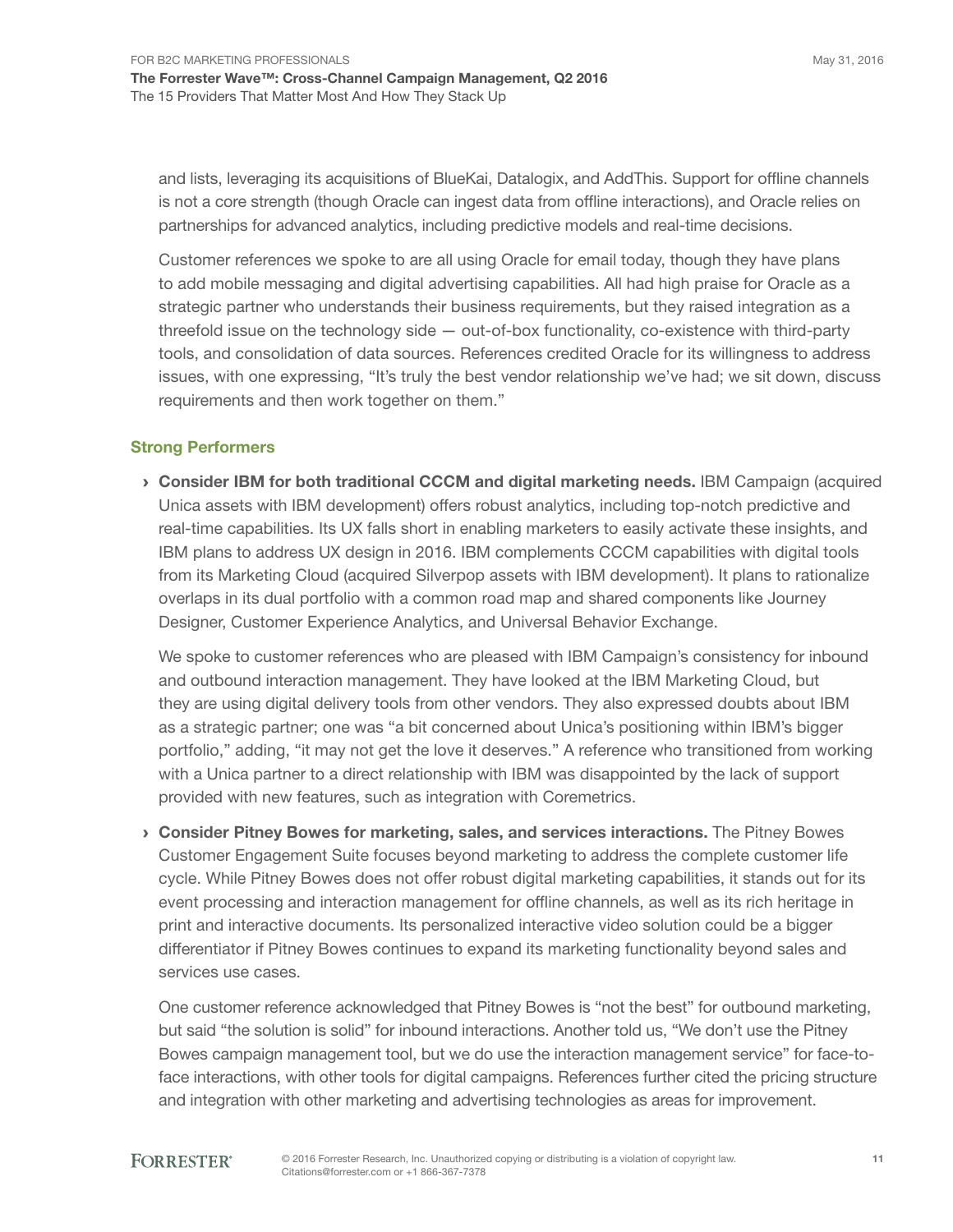› Consider SmartFocus for consumer-focused interactions. smartFocus has expanded its European customer base to include the Americas and Asia. The Message Cloud enables brand marketers — especially in the retail, consumer goods, and hospitality sectors — to reach customers with relevant content via email, mobile, web, eCommerce, and social media. Both its channel capabilities and advanced analytics make smartFocus a competitive digital marketing alternative to larger CCCM vendors. it further provides innovative proximity marketing technologies.

Customer references gave smartFocus high marks for its UX and its abilities to manage content and channel delivery effectively. And, SmartFocus was the only vendor in this study with a perfect reference score for out-of-box integration. One reference credited SmartFocus with "the most integrated decision-making and campaign automation" of the vendors considered for her firm's project. smartFocus references were less enthusiastic about its technology road map and its partner ecosystem.

› Consider Pegasystems for real-time interaction management (RTIM). although its outbound capabilities do not rival its digital marketing competitors, Pegasystems leads in terms of RTIM  $-$  a critical CCCM requirement. Pegasystems provides personalized inbound interactions via mobile, web, and eCommerce, as well as offline recommendations via contact centers, networked devices, and customer-facing staff. it further offers solid integration with back-office business processes, which makes it a good choice for financial services, communications, and firms in regulated industries.

Customer references use Pegasystems to support a wide array of offline and inbound digital channels, but they articulated the need for better integration with their outbound marketing tools. According to one reference, a key Pega differentiator is its "centralized decision hub," and his firm has its "own architect working on the decision and marketing channel convergence and integration." another is also looking to integrate inbound decision management with outbound channels, but added, "That's the compromise because you cannot get everything from a single player."

**Consider RedPoint Global for insight-driven marketing automation. RedPoint Global's rapid** growth is testament to its focus on customer data management and analytics. it appeals to firms looking for a dedicated data layer to underpin marketing automation, as it connects to multiple channel delivery solutions (such as email and mobile), but does not provide these capabilities natively. RedPoint global partners with marketing service providers like acxiom and Merkle (as well as others in specific verticals and geographies) who integrate its data management with execution tools or provide service offerings to minimize end user integration efforts.

RedPoint Global's references praised its capabilities as a "marketing automation hub" and its people as "the easiest to work with and the most eager to satisfy." They awarded RedPoint Global perfect scores for data management, but listed real-time and predictive analytics as areas for improvement. References also cited its value for money, though acknowledged the "Roi isn't just with RedPoint, since we use other tools with it." One told us that a complex implementation took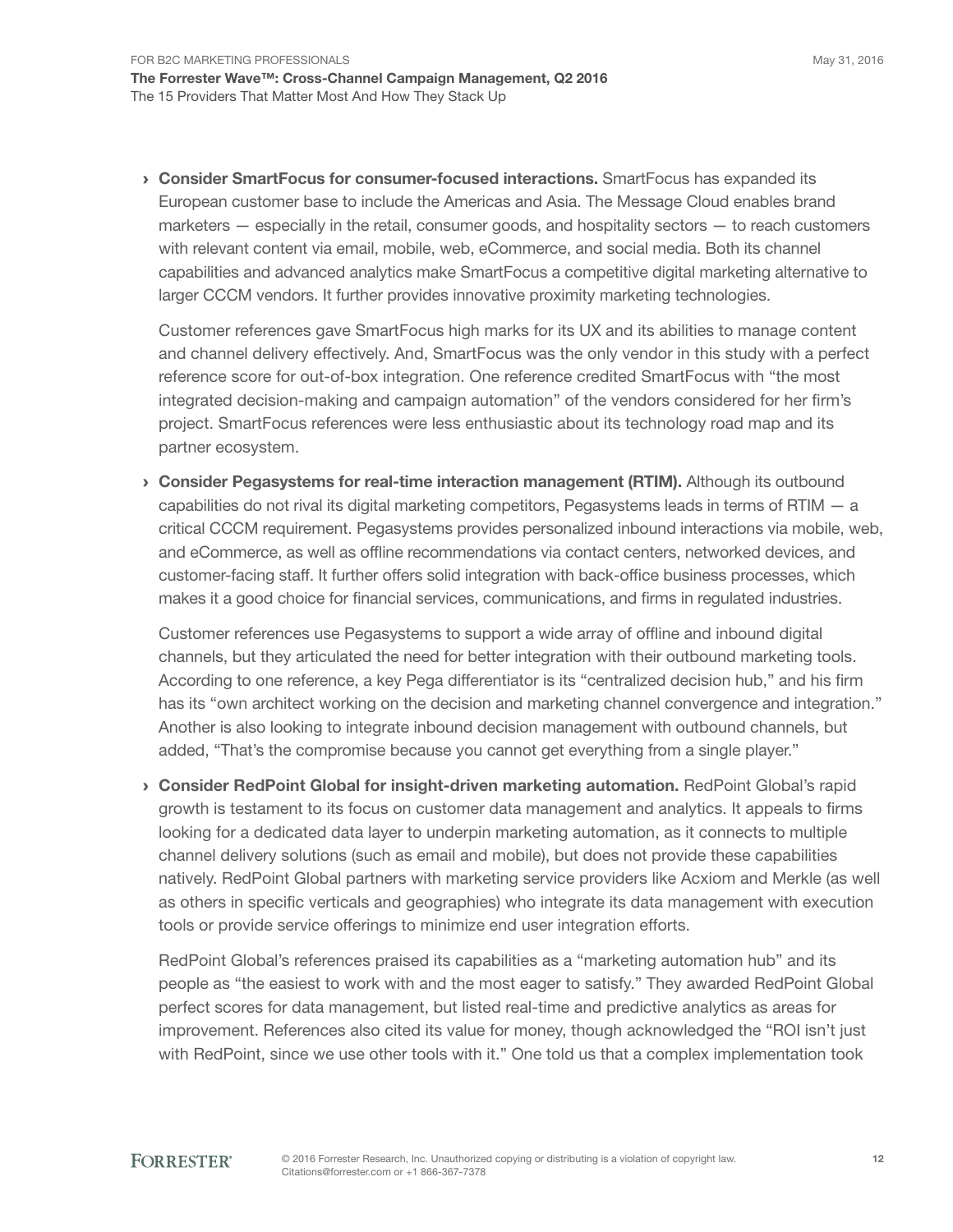only six months, "and after that, it took another six months to train users." A second reference stated that the UX "took some getting used to" for campaign managers, who achieved proficiency a year after migrating from a traditional CCCM solution.

**Consider Emarsys for mid-market life-cycle marketing.** Emarsys has steadily expanded its CCCM business from Europe to address larger mid-market organizations globally. More than half its customers are retailers, and it connects in-store and online shopping experiences with consistent product content across email, mobile, web, and eCommerce. Emarsys owes its rapid growth to an easy-to-use and intuitive UX for brand marketers who want to design both interactive and long-term campaign strategies, with predictability into which customers, products, and channels provide the highest conversion opportunities.

Emarsys sells to both mid-market firms and regional divisions of global enterprises. A consumer packaged goods (CPG) customer in Asia described how Emarsys enables them to apply customer data to "brand equity and enhancement" versus transactions, which is "a critical differentiator in a mobile-driven market." References agree that Emarsys will need to add resources as it grows, but they appreciate its current dedication as a partner that maintains a "good relationship and synergy with the team, both on the business side and the technical side."

› Consider Selligent for sophisticated mid-market campaign needs. HggC acquired both Selligent and StrongView in 2015, and together they operate as Selligent. The merger of Selligent's largely mid-market European CCCM business with StrongView's largely North American email business creates a compelling alternative for non-enterprise buyers. selligent provides solid data management, campaign automation, personalization, and channel delivery capabilities, though not as robust as those of enterprise vendors in this study.

selligent's customer references reported "business as usual" following the merger, but they are looking forward to a road map that leverages the "best of both worlds," such as StrongView's HTML editor for email content. They rated Selligent highly for its CCCM functionality, with the exceptions of predictive and real-time analytics, reporting, and performance measurement. References also highlighted the solution's "value for money" and their "excellent personal and professional" relationships with both Selligent and its marketing service provider partners.

**Consider Experian Marketing Services in consumer-focused sectors.** The Experian Marketing Suite is fueling the marketing service provider's transformation to a technology vendor. Retail and hospitality customers in particular leverage Experian's vast consumer data repository to execute more targeted digital and offline campaigns. While advanced analytics remain a work-in-progress, the Experian UX enables marketers  $-$  including distributed users  $-$  to easily manipulate and visualize data for segmentation, with audiences available for immediate deployment.

Customer references primarily use Experian for email campaigns, and they would like to see additional cross-channel functionality with simplified pricing. Experian is building on its legacy for "excellent service and operational delivery" with technology capabilities that "support high-volume,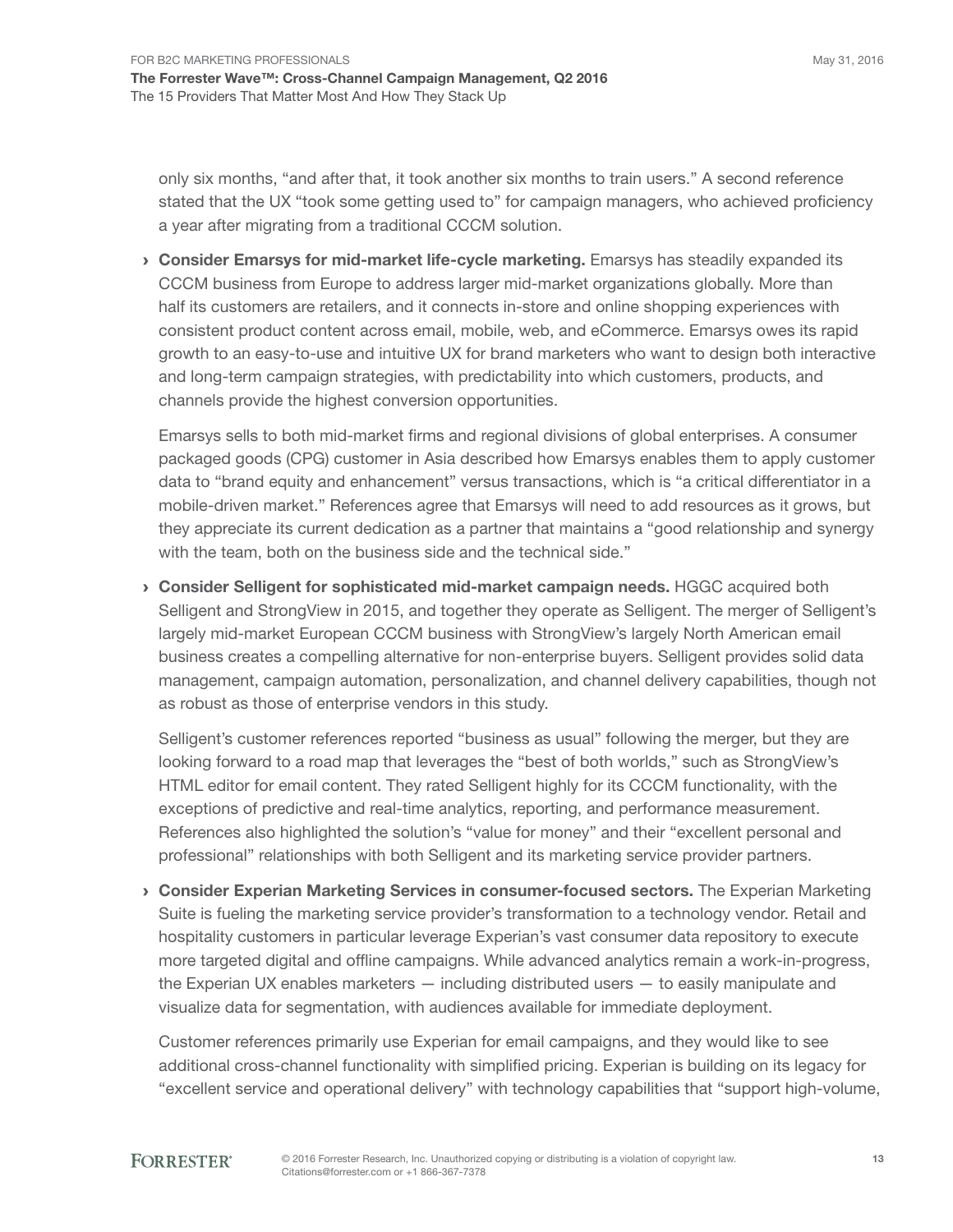high-complexity, and high-performance" requirements. One marketer said, "We've been doing segmentation and personalization since 2001, but with Experian we can do things more quickly and be more responsive."

#### **Contenders**

 $\rightarrow$  Consider Teradata for enterprise CCCM and RTIM. Teradata announced in Q4 2015 that it would sell its marketing applications business. it will retain Customer interaction Manager (the evolution of Teradata Relationship Manager) and Teradata Real-Time Interaction Manager (based on its acquisition of Helm Interaction Management). These two assets provide Teradata with campaign workflow and real-time decision tools, but it will rely on partnerships and integration for channel delivery capabilities. And, without its marketing-focused field organization, it will primarily appeal to its data warehousing customer base.

Teradata's announcement had an obvious impact on its customer references, who gave it the lowest scores in this study for its technology road map and cast doubt on plans to maintain or increase investments with the vendor. We spoke to customer references with long-term relationships — all using the solution for more than five years — and they acknowledged "synergy with the data warehousing environment" and custom development as reasons to stick with Teradata. All of these references were using other vendors for digital marketing, so Teradata will need to convince them of its continued value as the data and analytics layer.

 $\rightarrow$  Consider Teradata Marketing Applications for mid-market digital requirements. Teradata's Q4 2015 decision to keep its Customer interaction Manager when selling its marketing applications business means the "new" organization must leverage its digital marketing strengths (based on eCircle and other acquisitions) or dust off the former Aprimo Marketing Studio as its campaign workflow tool. Given its largely mid-market European customer base, it will need to up its game to compete with enterprise CCCM vendors.

We spoke to customer references that use Teradata Marketing Applications for email, mobile messaging, and eCommerce. Their feedback was lukewarm across the board for UX, technology features, and integration capabilities. Despite concerns about the planned divestiture, customers said they were willing to "wait and see" how things go. One reference who had purchased eCircle prior to its acquisition told us that "things slowed down" with Teradata, and he is "hoping the new buyer puts in some investment." (Marlin Equity Partners purchased Teradata Marketing Applications for \$90 million in April 2016.)

› Consider SDL for mid-market, service-provider-led engagements. sDl announced in January 2016, that it plans to sell its CCCM business (acquired from alterian in 2012). Doing so creates one of the smallest vendors in this study, with a focus on larger mid-market organizations. sDl provides solid CCCM capabilities, but it lacks the enterprise-class functionality of larger vendors. Partnerships with marketing service providers in the Americas, Europe, and Asia, strengthen its abilities to address the CCCM market.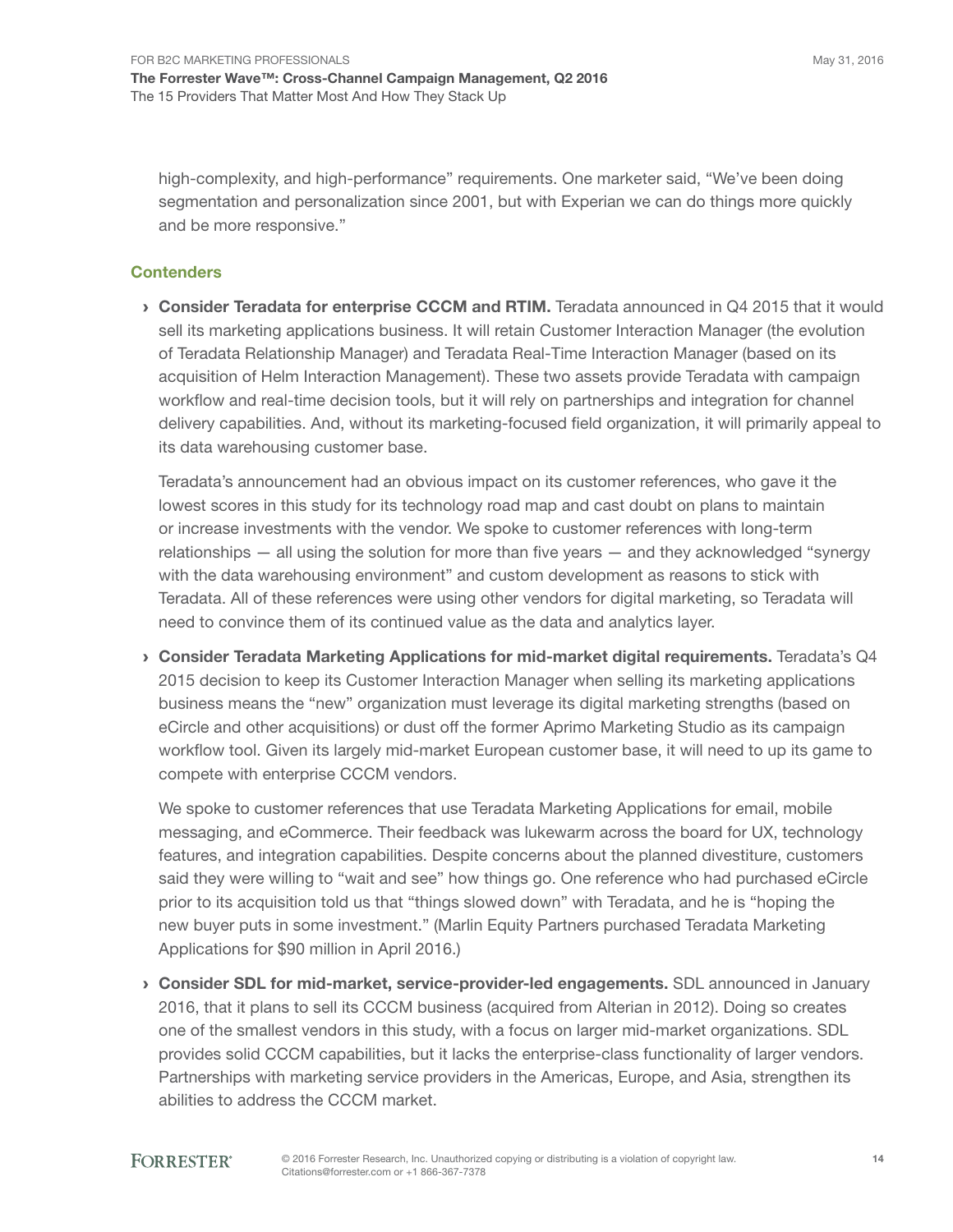sDl's customer references understandably expressed concern due to the planned divestiture. in one case, neither SDL nor the service provider had conveyed any information beyond the press release. the eventual buyer will obtain a global customer base and partner network, but will need to reassure both on its continued investment plans. in addition to feedback on strategy, customer references indicated the need to focus on predictive analytics, optimization, and better integration with third-party technologies.

### **Engage With An Analyst**

Gain greater confidence in your decisions by working with Forrester thought leaders to apply our research to your specific business and technology initiatives.

#### Analyst Inquiry

Ask a question related to our research; a Forrester analyst will help you put it into practice and take the next step. schedule a 30-minute phone session with the analyst or opt for a response via email.

Learn more about inquiry, including tips for getting the most out of your discussion.

#### Analyst Advisory

Put research into practice with in-depth analysis of your specific business and technology challenges. Engagements include custom advisory calls, strategy days, workshops, speeches, and webinars.

learn about interactive advisory sessions and how we can support your initiatives.

## supplemental Material

#### Online Resource

The online version of Figure 4 is an Excel-based vendor comparison tool that provides detailed product evaluations and customizable rankings.

#### Data Sources Used In This Forrester Wave

Forrester used a combination of data sources to assess the strengths and weaknesses of each solution. We evaluated the vendors participating in this Forrester Wave, in part, using materials that they provided to us by February 22, 2016.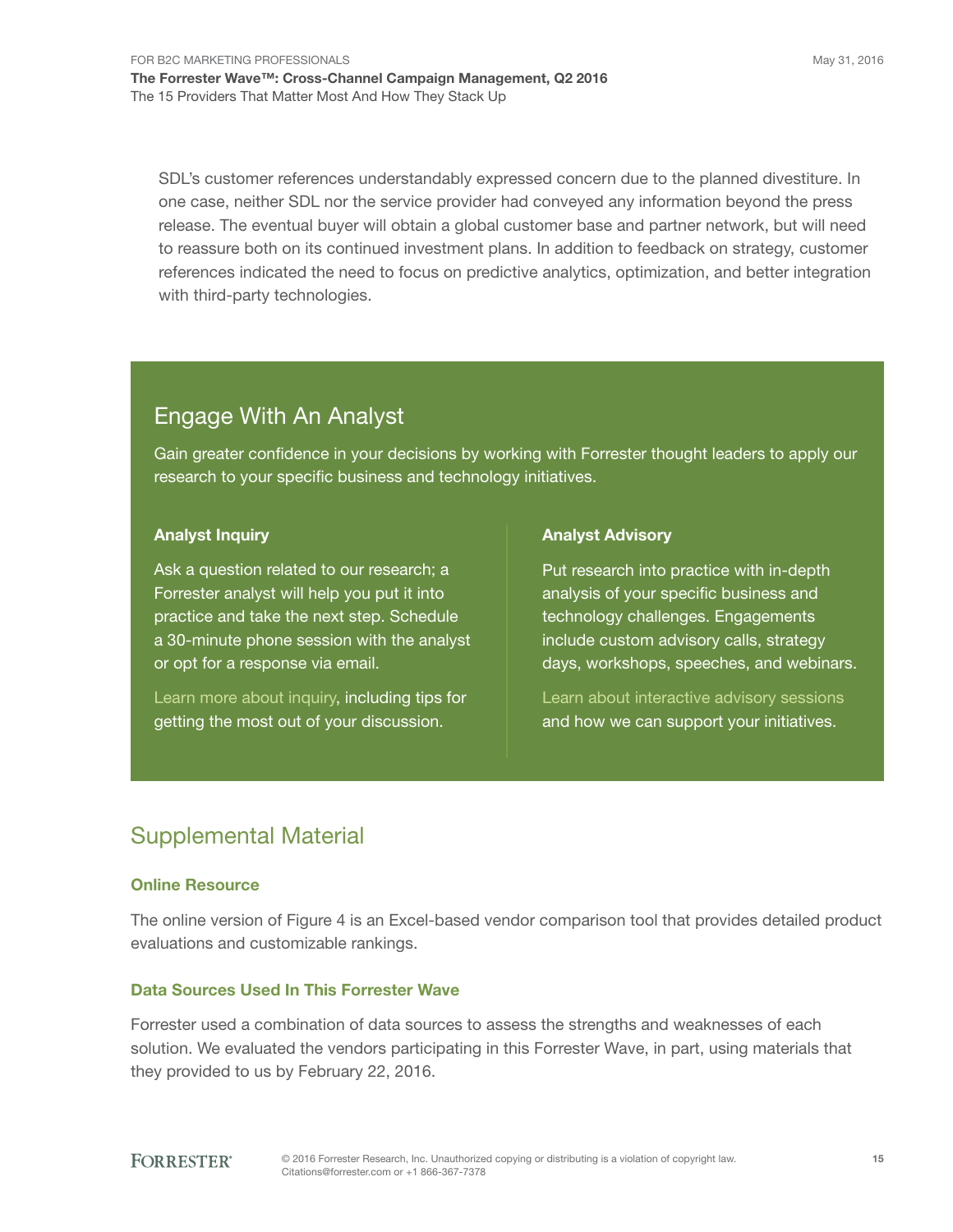- > Vendor surveys. Forrester surveyed vendors on their capabilities as they relate to the evaluation criteria. once we analyzed the completed vendor surveys, we conducted vendor calls where necessary to gather details of vendor qualifications.
- › Product demos. We asked vendors to conduct demonstrations of their products' functionality. We used findings from these product demos to validate details of each vendor's product capabilities.
- **Customer reference calls.** To validate product and vendor qualifications, Forrester also conducted reference calls and surveys with 3 of each vendor's current customers.

#### The Forrester Wave Methodology

We conduct primary research to develop a list of vendors that meet our criteria to be evaluated in this market. From that initial pool of vendors, we then narrow our final list. We choose these vendors based on: 1) product fit; 2) customer success; and 3) Forrester client demand. We eliminate vendors that have limited customer references and products that don't fit the scope of our evaluation.

after examining past research, user need assessments, and vendor and expert interviews, we develop the initial evaluation criteria. to evaluate the vendors and their products against our set of criteria, we gather details of product qualifications through a combination of lab evaluations, questionnaires, demos, and/or discussions with client references. We send evaluations to the vendors for their review, and we adjust the evaluations to provide the most accurate view of vendor offerings and strategies.

We set default weightings to reflect our analysis of the needs of large user companies  $-$  and/or other scenarios as outlined in the Forrester Wave evaluation — and then score the vendors based on a clearly defined scale. We intend these default weightings to serve only as a starting point and encourage readers to adapt the weightings to fit their individual needs through the excel-based tool. The final scores generate the graphical depiction of the market based on current offering, strategy, and market presence. Forrester intends to update vendor evaluations regularly as product capabilities and vendor strategies evolve. For more information on the methodology that every Forrester Wave follows, go to http://www.forrester.com/marketing/policies/forrester-wave-methodology.html.

#### Integrity Policy

We conduct all our research, including Forrester Wave evaluations, in accordance with our integrity Policy. For more information, go to http://www.forrester.com/marketing/policies/integrity-policy.html.

### **Endnotes**

<sup>1</sup> As firms move beyond traditional campaign execution, they integrate technologies that enable them to manage real-time interactions, based on recognizing customers across channels and understanding current contextual requirements. See the "How To Build A Contextual Marketing Engine" Forrester report.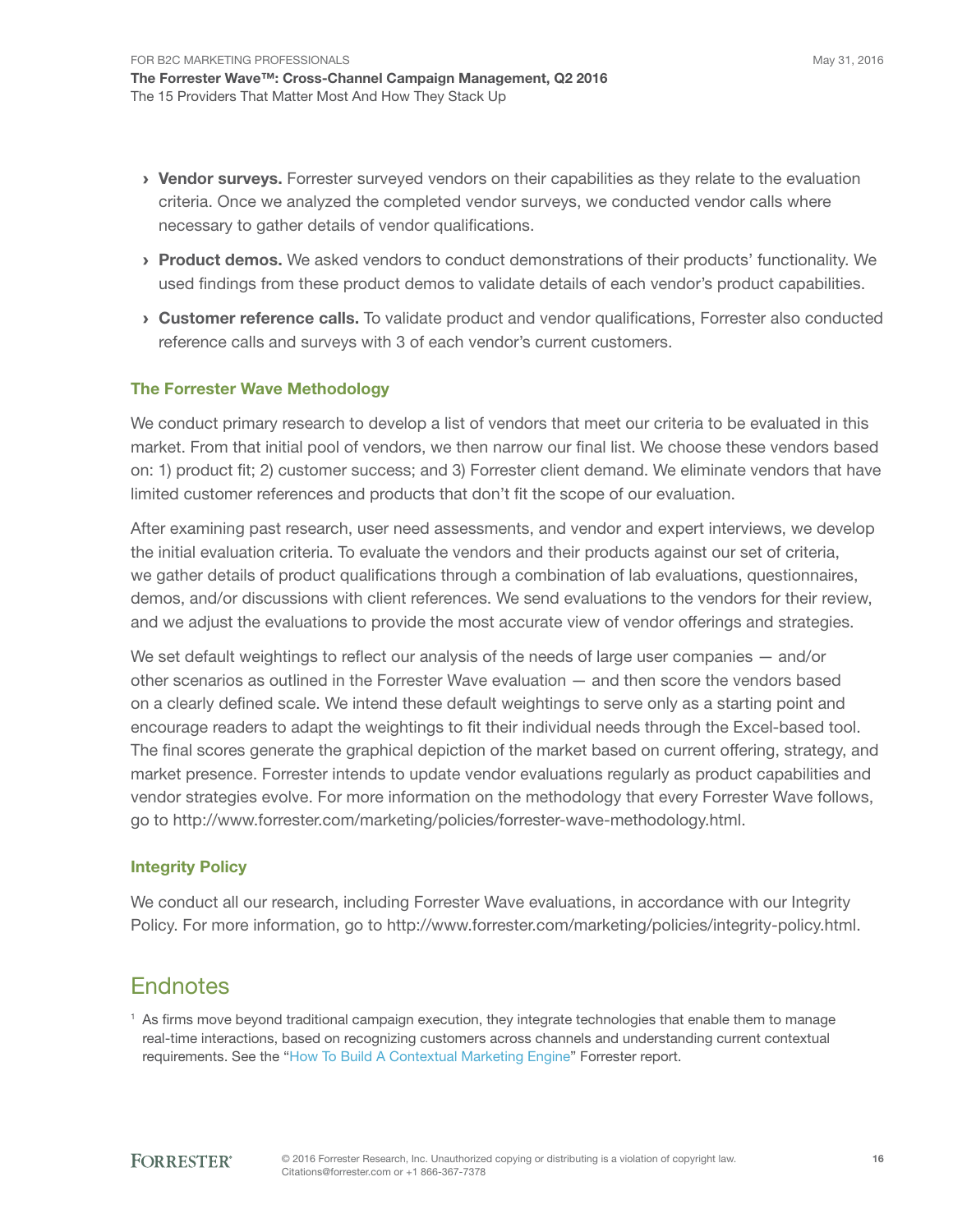- $\textsuperscript{2}$  Campaigns are far less effective at winning and retaining customers than they once were. To achieve sustainable competitive advantage now, B2C marketing pros must deliver self-perpetuating cycles of real-time, two-way, insightdriven interactions with individual customers. See the "The Power Of Customer Context" Forrester report.
- $\,^3$  When asked to identify the most important factors for choosing their CCCM vendors, 45% of customer references said "the ability to manage cross-channel interactions" and 43% said "the ease of integration with other data sources and systems." Source: Forrester's Q1 2016 Global Cross-Channel Campaign Management And Enterprise Marketing Software Suites Forrester Wave™ Online Customer Reference Survey.
- 4 thirty-six percent of customer references identified "integration with on-premises, third party, and/or legacy applications" as the number one area where their vendors could improve, and 33% selected "predictive analytics and optimization," making it the second-highest response. source: Forrester's Q1 2016 global Cross-Channel Campaign Management And Enterprise Marketing Software Suites Forrester Wave™ Online Customer Reference Survey.
- $5$  Ninety-five percent of customer references said they use their CCCM solution to support email marketing today, while the remaining 5% have no plans to support email with their CCCM tools. in addition, customer references support websites (51%), mobile messaging (48%), eCommerce (41%), online advertising (37%), mobile apps (21%), and social media (16%). The two largest areas for growth are social media and mobile apps, with 51% and 46%, respectively, planning to add these channels in the next two years. source: Forrester's Q1 2016 global Cross-Channel Campaign Management And Enterprise Marketing Software Suites Forrester Wave™ Online Customer Reference Survey.
- $6$  Thirty-one percent of customer references told us that their vendors need to "offer more functionality that supports cross-channel interactions," making it the third-highest response for areas where vendors can improve. source: Forrester's Q1 2016 global Cross-Channel Campaign Management and enterprise Marketing software suites Forrester Wave<sup>™</sup> Online Customer Reference Survey.
- $^7$  Sixty-one percent of customer references use their CCCM solutions to support print campaigns, but figures are considerably lower for other offline channels: inbound contact center (46%), face-to-face sales or service (32%), outbound contact center (29%), agent desktop (26%), and POS devices, ATMs, or kiosks (19%). Source: Forrester's Q1 2016 Global Cross-Channel Campaign Management And Enterprise Marketing Software Suites Forrester Wave™ Online Customer Reference Survey.
- 8 Real-time interaction management depends on recognizing customers across channels and devices; understanding the current context merged with detailed customer history; determining the appropriate decision, offer, or message; orchestrating delivery of content across multiple digital and offline channels; and capturing interaction data for measurement and optimization. See the "The Forrester Wave™: Real-Time Interaction Management, Q3 2015" Forrester report.
- 9 Customer references told Forrester in 2014 that they were looking to build the foundation for contextual marketing with their CCCM tools, and they continue to push their vendors for more cross-channel interaction functionality today. see the "Advance Campaign Automation With Personalization And Real-Time Context" Forrester report.
- $10$  Enterprise marketing technology comes in two flavors: Marketers must collaborate with their business technology (BT) counterparts to implement technologies that align systems of insight and engagement to deliver contextual marketing. See the "Combine Systems Of Insight And Engagement For Contextual Marketing" Forrester report.
- <sup>11</sup> Forrester's 2014 CCCM evaluation included nine vendors with enterprise solutions that supported digital and at least three offline channels and offered an on-premises deployment option. See the "The Forrester Wave™: Cross-Channel Campaign Management, Q3 2014" Forrester report.
- $12$  Forrester's 2102 CCCM evaluation identified three "interactive marketing specialists" poised to disrupt the campaign management market by delivering integrated campaign execution focused on interactive customer dialogues, and we further predicted an increase in the number of vendors offering these capabilities. See the "The Forrester Wave™: Cross-Channel Campaign Management, Q1 2012" Forrester report.